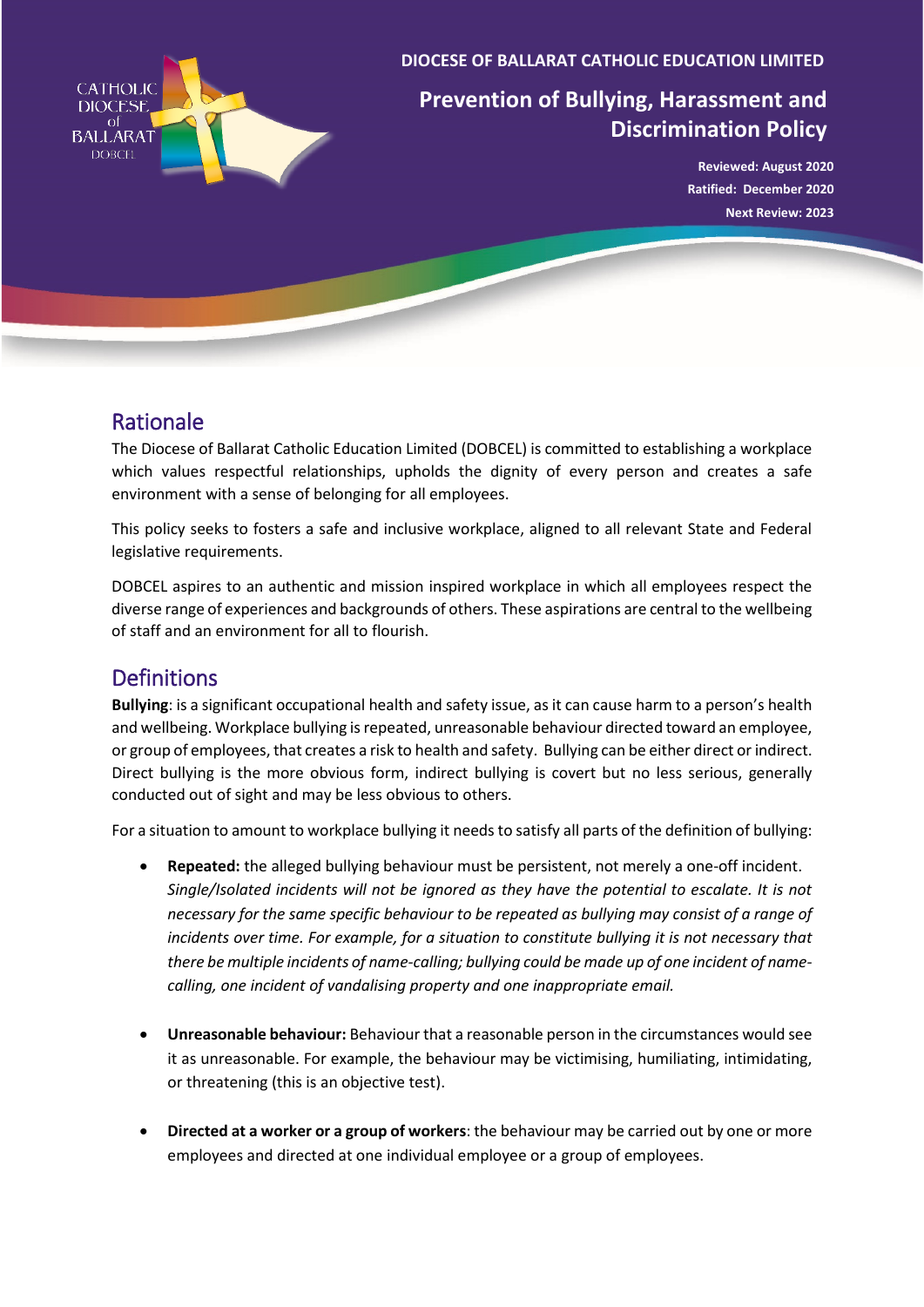• **Creates a risk to health and safety:** the behaviour must be a substantial cause of the risk of harm. It is not necessary to have proof of actual harm to health and safety, only that there is a risk of such. *'Health' includes both psychological and physical health, for example, depression, anxiety, sleep disturbance, nausea, or muscle tension.*

### *Examples of bullying*

Some examples of behaviour that may amount to bullying (provided all the elements of the bullying definition are met) include:

- Verbal abuse
- Putting someone down, teasing, or practical jokes
- Spreading rumours or innuendo
- Sending inappropriate emails or communications
- Making unjustified criticism or complaints
- Deliberately excluding someone from meetings/workplace activities
- Setting unreasonable timelines or constantly changing deadlines, scrutinising work excessively
- Deliberately changing work arrangements (for example, rosters or leave) to inconvenience a staff member
- Setting tasks that are unreasonably below/beyond the staff member's skill.

It is important to understand that when an employee has a disagreement with a colleague or is not happy with actions taken by leadership, this does not mean that the employee is being bullied at work. Low-level workplace conflict and reasonable management action taken in a reasonable (transparent) way is not workplace bullying.

### **Defamation**

Defamation is unlawful under the Victorian *Defamation Act 2005* and the Victorian common law. A person should not be deterred from making a complaint by concerns about defamation laws. Generally, if a complainant only discusses the complaint with appropriate people in the workplace (Leadership/HR/CECV ER Unit) and is acting in good faith (i.e. is not making a vexatious claim), then the person will not be liable for defamation.

### **Discrimination**

The Equal Opportunity Act 2010 (Vic) prohibits unlawful discrimination in the form of direct and indirect discrimination. Discrimination is also unlawful under federal legislation (see Relevant Legislation).

**Direct discrimination:** treating or proposing to treat a person with a protected attribute unfavourably because of that attribute (listed below). The test is whether or not certain treatment was less favourable to the person claiming discrimination, placing emphasis on the consequences of the treatment on the person claiming direct discrimination because of a protected attribute.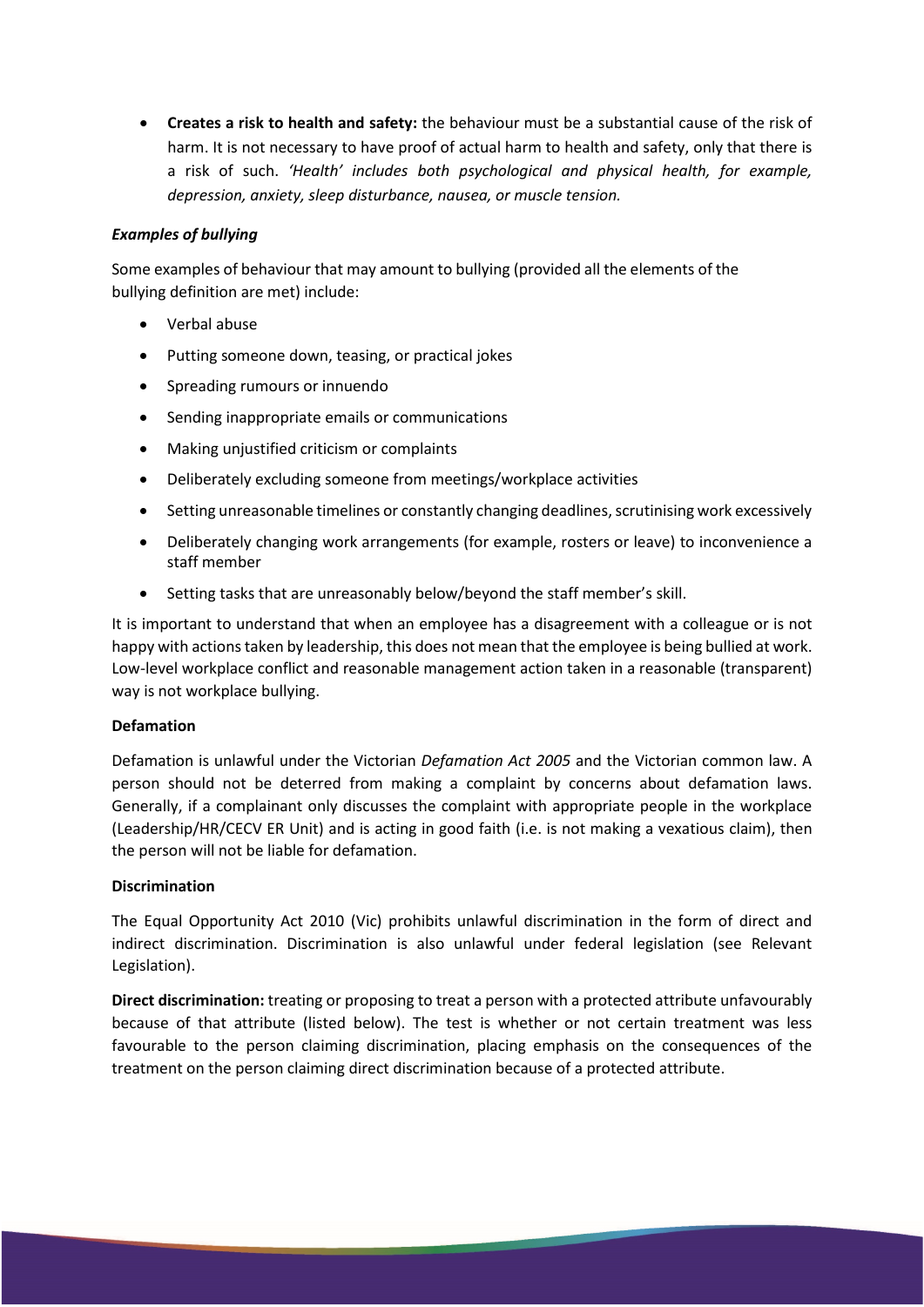**Indirect discrimination** can occur when there is a requirement or condition or practice that is the same for everyone but disadvantages a person or is likely to disadvantage a person because they have one or more of the following protected attributes and which is not reasonable.

**Protected attributes:** The Equal Opportunity Act 2010 (Vic) provides the following protected attributes:

| Age                          | Disability / impairment                                                | Lawful sexual activity |
|------------------------------|------------------------------------------------------------------------|------------------------|
| Breast-feeding               | Gender identity                                                        | <b>Marital status</b>  |
| Carer status                 | Industrial activity                                                    | Parental status        |
| Physical features            | Pregnancy                                                              | Race                   |
| Political belief or activity | Religious belief or activity                                           | Sex/gender             |
| Sexual orientation           | Personal association (with a person who has, or is assumed to have one |                        |
|                              | of these attributes)                                                   |                        |

**Harassment:** is unlawful under the Victorian *Equal Opportunity Act 2010*. A person unlawfully harasses another person if he or she makes that other person (another employee or member of the public) feel offended, humiliated, or intimidated because of one of the protected attributes. It may involve inappropriate actions, behaviour, comments, or physical contact that is objectionable or causes offence.

It is important to note that from a legal perspective it is irrelevant whether or not the harassing behaviour was intended.

**Unlawful harassment** may have occurred if the behaviour makes the victim feel offended and humiliated intimidated or frightened, and/or uncomfortable at work.

**Unlawful harassment** can include behaviour such as:

- telling insulting jokes about particular racial groups
- sending explicit or sexually suggestive emails
- displaying offensive or pornographic posters or screen savers
- making derogatory comments or taunts about someone's race or religion
- asking intrusive questions about someone's personal life, including their sex life

**Sexual harassment:** Sexual harassment is **unlawful** under the Victorian *Equal Opportunity Act 2010* and under federal legislation (*Sex Discrimination Act* 1984 (Cth))

- when a person makes an unwelcome sexual advance, or an unwelcome request for sexual favours to another person or engages in any other unwelcome conduct of a sexual nature in relation to another person.
- In circumstances in which a reasonable person, having regard to all the circumstances, would have anticipated that the other person would be offended, humiliated or intimidated. It has nothing to do with mutual attraction or consenting friendships, whether sexual or otherwise.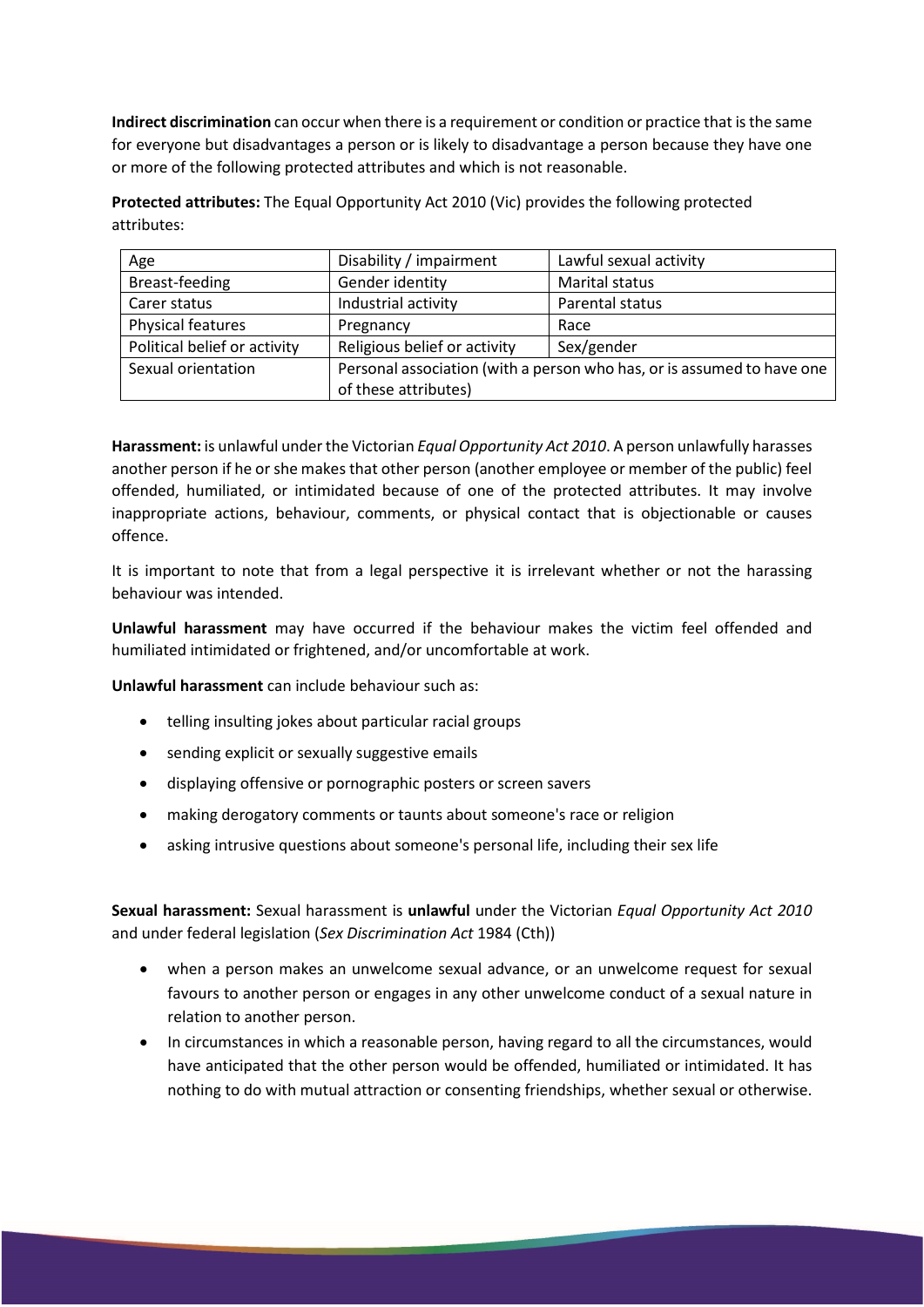Sexual harassment is **unlawful** in the workplace, which includes any place a person goes for the purpose of carrying out any function in relation to his/her employment. The workplace can also extend to social functions.

In Victoria, co-workers can be named sole respondents in cases of alleged sexual harassment.

#### **Some examples of sexual harassment include:**

- persistent, unwelcome demands or even subtle pressures for sexual favours or outings
- staring or leering at a person or at parts of their body
- unwelcome patting, pinching, touching or unnecessary familiarity, such as unnecessarily brushing up against a person
- offensive comments or questions about a person's physical appearance, dress, or private life
- sexually explicit pictures or images, telephone calls, voice mail messages, letters, or emails
- smutty or suggestive jokes or comments
- innuendo, including sexually provocative remarks, suggestive or derogatory comments about a person's physical appearance, inferences of sexual morality, or tales of sexual performance
- requests for sex, insults or taunts based on sex, or sexually explicit physical contact.

#### **Some types of sexual harassment can also be offences under the criminal law, such as:**

- physical molestation or assault
- indecent exposure
- sexual assault
- stalking
- obscene communications (by way of telephone calls, letters, emails etc.).

**Occupational Violence:** any incident where an employee is physically attacked or threatened in the workplace. The term occupational violence refers to direct or indirect force by a person to the body of, or to the clothing or equipment worn by the recipient creating a risk to their health and safety.

**Leadership:** refers to the person that the employee reports to on a day-to-day basis. For school-based employees this is likely to be the **principal**, or for Catholic Education Ballarat employees this is likely to be the **team leader**

**Victimisation**: any unfavourable treatment of a person who has been involved with a discrimination, harassment, or bullying complaint. In order for complaints to be brought forward, employees must feel secure in the knowledge that DOBCEL's procedures will be followed without fear of detriment.

**Vexatious claims:** Where a Complainant makes frivolous or malicious claim without basis against a Respondent, such as where intentionally false or misleading information is provided, relevant information is withheld, facts are distorted or there is no demonstrated commitment to resolution.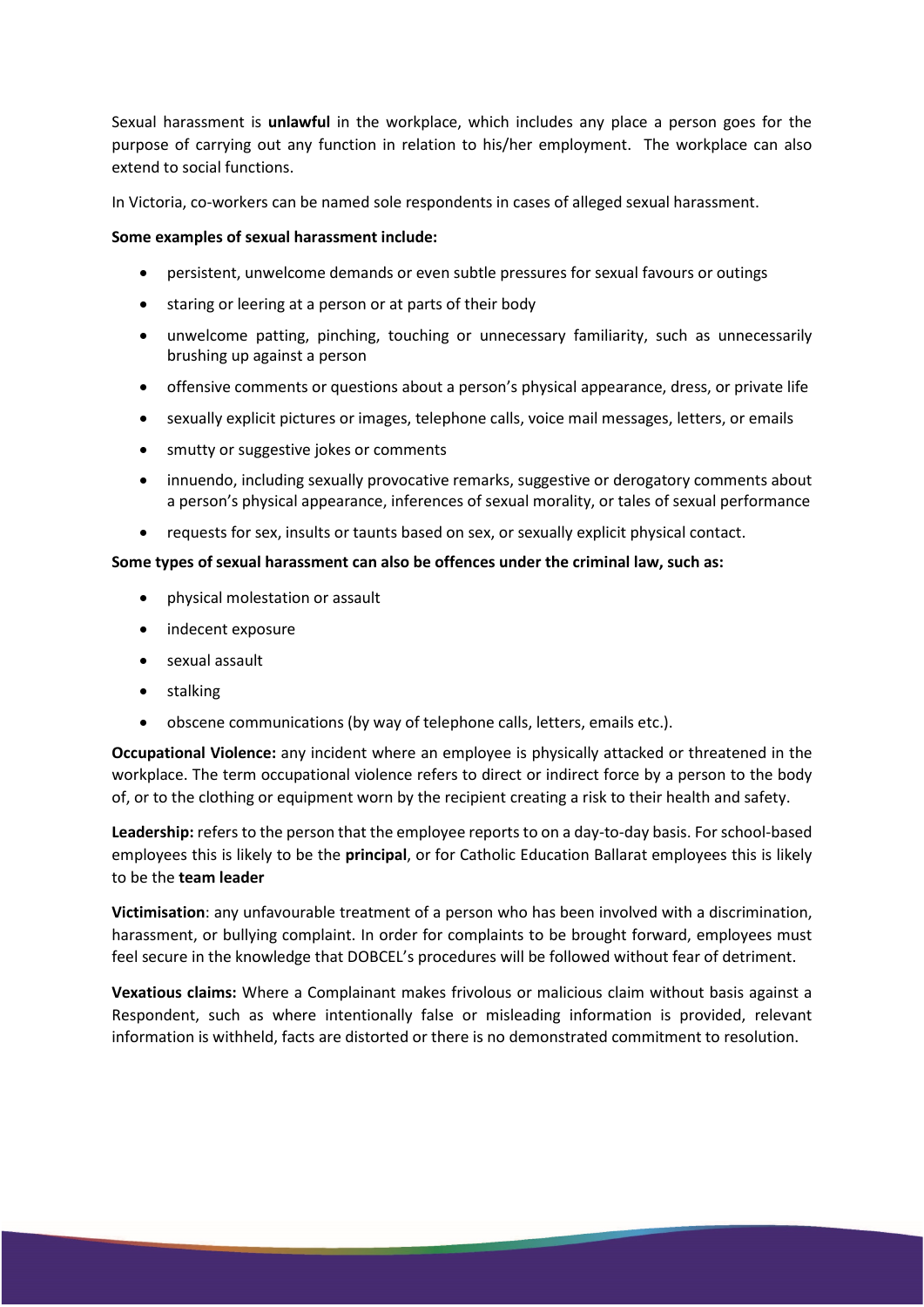## **Policy**

DOBCEL is committed to building and nurturing workplaces that are free from bullying discrimination, and harassment. It is important that all DOBCEL employee's share responsibility for upholding professional standards of conduct and for building and nurturing safe workplaces. It is therefore expected that all employees (including contractors and volunteers) do not engage in or condone such behaviour and practices.

It is also expected that employees who make a complaint, or who may be witnesses to circumstances giving rise to a complaint, participate fully and confidentially in any investigation and resolution procedures.

This policy and its accompanying procedure are compliant with the legislative framework under which our schools and offices operate. Schools and offices are guided by the applicable legislation in determining its prevention and intervention measures.

## **Principles**

### **Human dignity**

Our common humanity requires respect for and support of the sanctity and worth of every human life. All other rights and responsibilities flow from the concept of human dignity. This principle is deemed as the central aspect of the Church's social teaching. The belief that each life has value is shared with International Human Rights which are universal, inviolable and inalienable.<sup>[1](#page-4-0)</sup>

**Subsidiarity** in fostering local expressions of the Church's common mission

All people have the right to participate in decisions that affect their lives. Thus, decisions should be made at the most appropriate level, by the people most affected by the decision and by those who exercise responsibility for carrying out the decision. It also means that those in positions of authority have the responsibility to listen to everyone's voice and make decisions according to the common good.[2](#page-4-1) Implementing the principle of subsidiarity supports the interdependence of all decision makers.

### **Solidarity and synodality** involving the breadth of the diocesan community

Synodality involves the active participation of all members of the Church in its processes of discernment, consultation and co-operation at every level of decision-making and mission. Every member of the People of God is involved, though with varied roles and contributions.<sup>[3](#page-4-2)</sup>

Solidarity, on the other hand, presupposes a commitment to a more just social order and urges each to consider the impact of how they live and interact with others from the point of view of justice. Being in solidarity means recognising others as equals and actively working for their good.<sup>[4](#page-4-3)</sup>

<span id="page-4-3"></span><sup>4</sup> See<https://caritas.org.nz/catholic-social-teaching/solidarity>

<span id="page-4-0"></span> <sup>1</sup> *ibid.*

<span id="page-4-1"></span><sup>2</sup> See [https://caritas.org.nz/catholic-social-teaching/subsidiarity.](https://caritas.org.nz/catholic-social-teaching/subsidiarity) See also *The Light from the Southern Cross, op.cit*., 5.2.1. p.41.

<span id="page-4-2"></span><sup>&</sup>lt;sup>3</sup>[http://www.vatican.va/roman\\_curia/congregations/cfaith/cti\\_documents/rc\\_cti\\_20180302\\_sinodalita\\_en.ht](http://www.vatican.va/roman_curia/congregations/cfaith/cti_documents/rc_cti_20180302_sinodalita_en.html) [ml](http://www.vatican.va/roman_curia/congregations/cfaith/cti_documents/rc_cti_20180302_sinodalita_en.html) ¶ 7, 21. See also *The Light from the Southern Cross, op.cit.,* 5.2.3., p.43